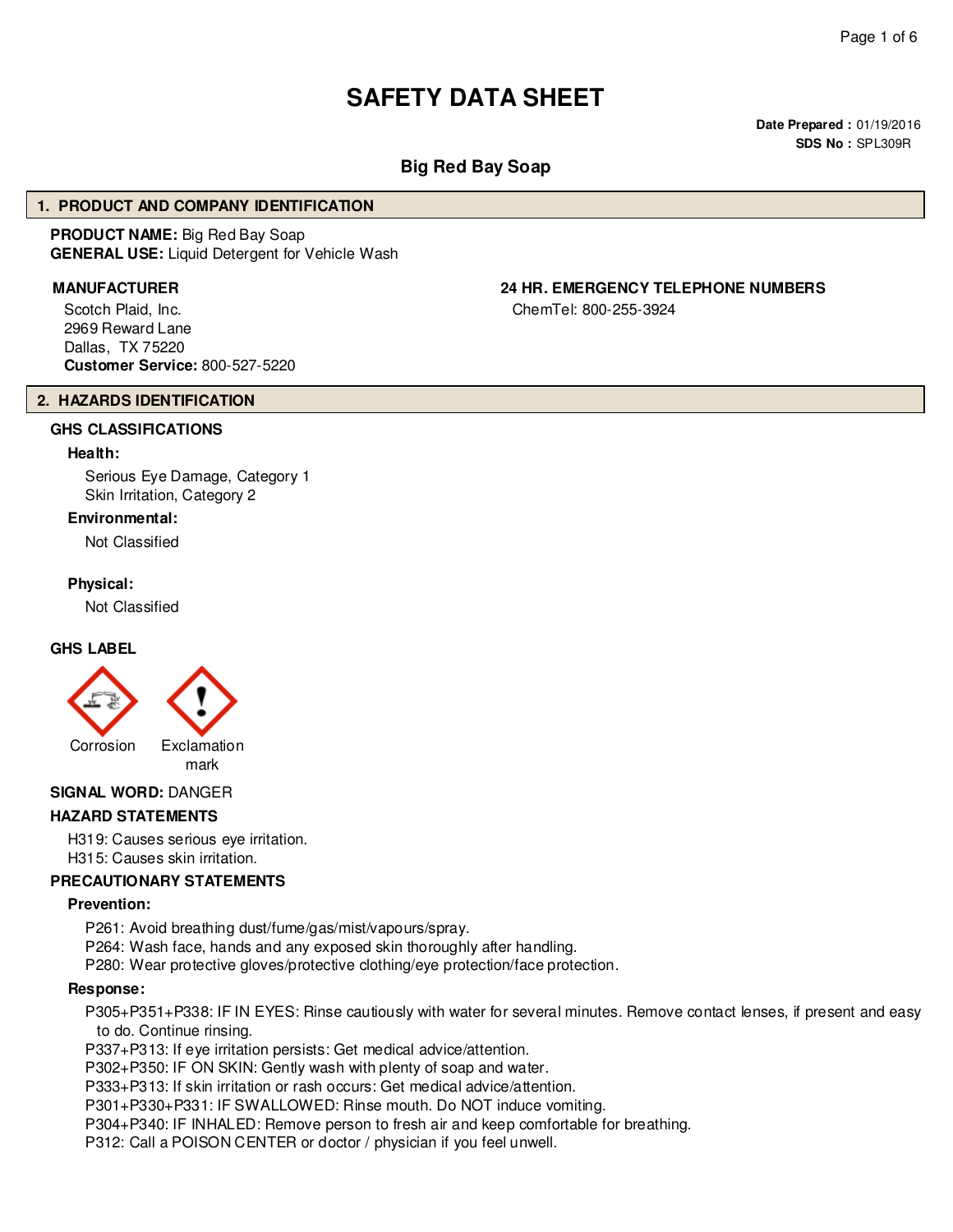# **Storage:**

P102: Keep out of reach of children.

P234: Keep only in original packaging.

# **Disposal:**

P501: Dispose of contents/container to an approved waste disposal plant.

|  | 3. COMPOSITION / INFORMATION ON INGREDIENTS                          |           |                    |  |
|--|----------------------------------------------------------------------|-----------|--------------------|--|
|  | <b>Chemical Name</b>                                                 | $Wt.\%$   | <b>CAS</b>         |  |
|  | Glycine, N,n'-1,2-ethanediylbis[n-(carboxymethyl)-, Tetrasodium Salt | $15 - 25$ | $64 - 02 - 8$      |  |
|  | Sodium C14-C16 Olefin Sulfonate                                      |           | 10 - 20 68439-57-6 |  |
|  | 2- Butoxyethanol                                                     | $5 - 10$  | 111-76-2           |  |
|  | Silicic Acid (H2SiO3), Disodium Salt                                 | $1 - 5$   | 6834-92-0          |  |
|  | Sodium Hydroxide                                                     | $1 - 2$   | 1310-73-2          |  |
|  |                                                                      |           |                    |  |

### **4. FIRST AID MEASURES**

**EYES:** Immediately flush eyes with plenty of water. Get medical attention, if irritation persists.

**SKIN:** Wash with soap and water. Get medical attention if irritation develops or persists.

**INGESTION:** Get immediate medical attention. Do not induce vomiting unless instructed to do so by poison center or physician.

**INHALATION:** Remove victim to fresh air. If irritation persists, get medical attention.

# **SIGNS AND SYMPTOMS OF OVEREXPOSURE**

**EYES:** Contact causes serious eye irritation and/or damage.

**SKIN:** Contact causes skin irritation.

**INGESTION:** May cause headache and nausea.

**INHALATION:** May cause drowsiness and/or dizziness.

**ACUTE EFFECTS:** Eye contact may cause stinging, tearing, redness and blurred vision. Skin contact may cause redness and pain.

**CHRONIC EFFECTS:** None known.

**NOTES TO PHYSICIAN:** Treat symptomatically

# **5. FIRE FIGHTING MEASURES**

**GENERAL HAZARD:** The product is not expected to present any fire or explosion hazards under prescribed use conditions. **EXTINGUISHING MEDIA:** Use extinguishing measures that are appropriate for the local circumstance and the surrounding environment.

**FIRE FIGHTING EQUIPMENT:** Use personal protective equipment **HAZARDOUS DECOMPOSITION PRODUCTS:** CO, CO<sub>2</sub>, Oxides of Sulfur and Nitrogen

# **6. ACCIDENTAL RELEASE MEASURES**

**SMALL SPILL:** Stop leak if safe to do so. Soak up and contain spill with an absorbant material and place in container for proper disposal. Flush away traces with water.

**LARGE SPILL:** Dike spilled material or otherwise contain material to ensure runoff does not reach into soil, ditches, sewers and / or groundwater. Transfer material into suitable containers for proper disposal in accordance with local, state and federal regulations.

#### **ENVIRONMENTAL PRECAUTIONS**

**WATER SPILL:** Do not allow material to contaminate waterways.

**LAND SPILL:** Do not allow material to contaminate the soil.

**GENERAL PROCEDURES:** Ensure clean-up is conducted by trained personnel only. Refer to protective measures listed in Sections 7 and 8.

**COMMENTS:** Inform appropriate managerial or supervisory personnel of all environmental releases. Prevent further leakage or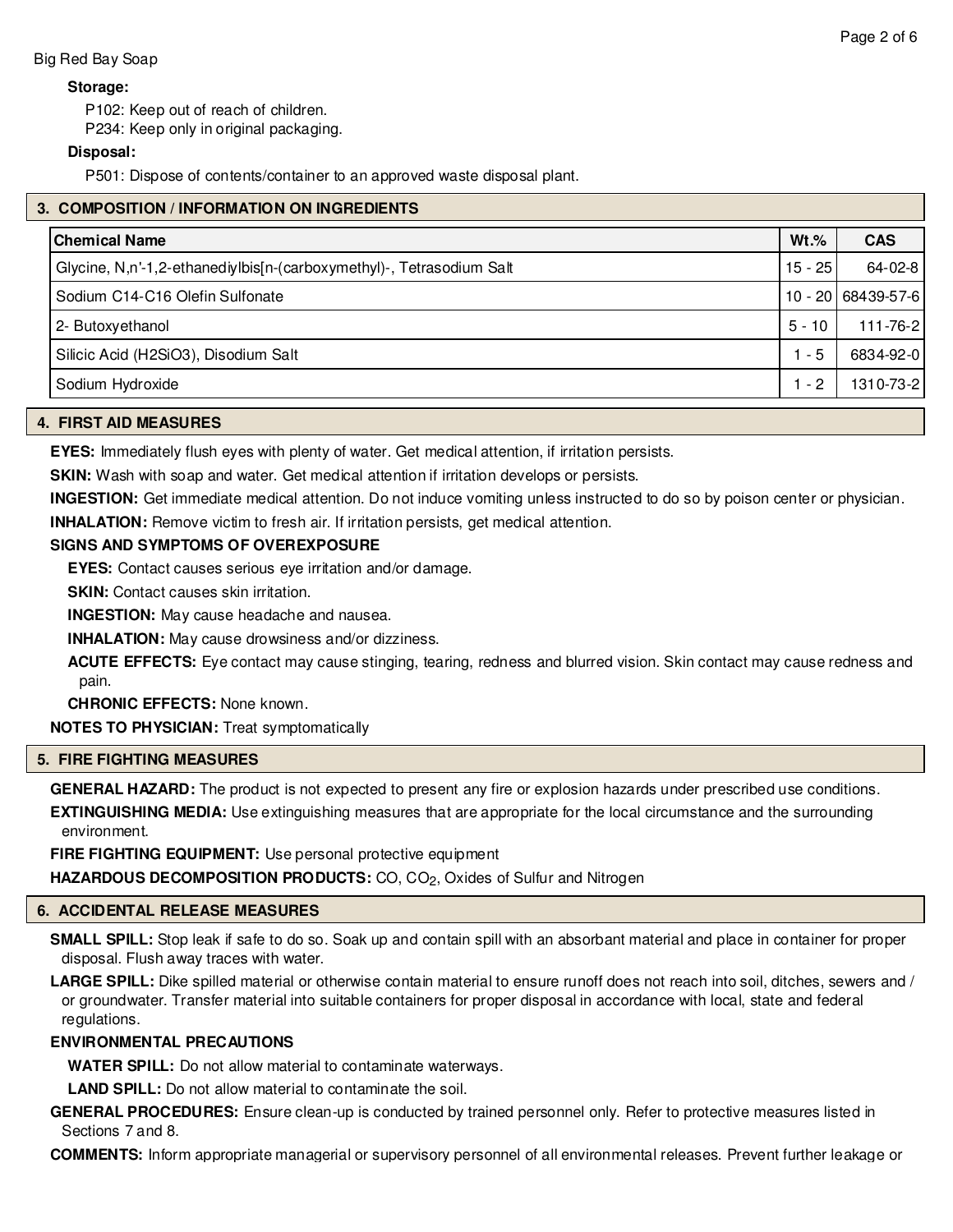spillage if safe to do so.

# **7. HANDLING AND STORAGE**

**GENERAL PROCEDURES:** Handle in accordance with good industrial hygiene and safety procedures. Use personal protection recommended in Section 8. Follow all product label instructions.

**HANDLING:** Wash face, hands and any exposed skin thoroughly after handling. Avoid breathing vapors or mists.

**STORAGE:** Keep out of reach of children. Store in original container in a cool, dry and well ventilated area.

**STORAGE TEMPERATURE:** 0°C (32°F) Minimum to 50°C (125°F) Maximum

**Notes:** Store away from sources of heat and freezing temperatures.

# **8. EXPOSURE CONTROLS / PERSONAL PROTECTION**

# **EXPOSURE GUIDELINES**

| OSHA HAZARDOUS COMPONENTS (29 CFR1910.1200) |             |                                     |                   |                     |                   |           |                   |
|---------------------------------------------|-------------|-------------------------------------|-------------------|---------------------|-------------------|-----------|-------------------|
|                                             |             | <b>EXPOSURE LIMITS</b>              |                   |                     |                   |           |                   |
|                                             |             | <b>ACGIH TLV</b><br><b>OSHA PEL</b> |                   | <b>Supplier OEL</b> |                   |           |                   |
| <b>Chemical Name</b>                        |             | ppm                                 | mg/m <sup>3</sup> | ppm                 | mg/m <sup>3</sup> | ppm       | mg/m <sup>3</sup> |
| Sodium C14-C16 Olefin Sulfonate             | TWA         |                                     |                   |                     |                   | NL.       | <b>NL</b>         |
|                                             | <b>STEL</b> |                                     |                   |                     |                   | <b>NL</b> | NL.               |
|                                             | TWA         | 50                                  | 240               | 20                  | 97                | <b>NL</b> | <b>NL</b>         |
| 2- Butoxyethanol                            | <b>STEL</b> |                                     |                   |                     |                   | <b>NL</b> | <b>NL</b>         |
| Sodium Hydroxide                            | TWA         |                                     | 2                 |                     | 2                 |           |                   |

**ENGINEERING CONTROLS:** None usually needed.

# **PERSONAL PROTECTIVE EQUIPMENT**

**EYES AND FACE:** Safety glasses with side shields.

**SKIN:** Chemical resistant gloves.

**RESPIRATORY:** No personal respiratory equipment normally required.

**PROTECTIVE CLOTHING:** Wear suitable protective clothing to prevent contact with skin.

**WORK HYGIENIC PRACTICES:** Wash contaminated clothing before reuse. Wash face, hands and any exposed skin thoroughly after handling.

**OTHER USE PRECAUTIONS:** Protective clothing and equipment should be in accordance with 29 CFR 1910.132 and 1910.133. **COMMENTS:** Eyewash stations and safety showers should always be in place where chemicals are handled and stored.

# **9. PHYSICAL AND CHEMICAL PROPERTIES**

**PHYSICAL STATE:** Liquid **ODOR:** Mild Solvent **ODOR THRESHOLD:** Not Established **APPEARANCE:** Clear liquid **COLOR:** Red **pH:** 13.0 to 14.0 (full strength) PERCENT VOLATILE: (w/w) 60-70% mostly as water. **FLASH POINT AND METHOD:** None to boiling. Does not sustain combustion. **FLAMMABLE LIMITS:** NA = Not Applicable **AUTOIGNITION TEMPERATURE:** NA = Not Applicable **VAPOR PRESSURE:** Not determined for this mixture. **VAPOR DENSITY:** Not determined for this mixture. **BOILING POINT:** > 100°C (212°F)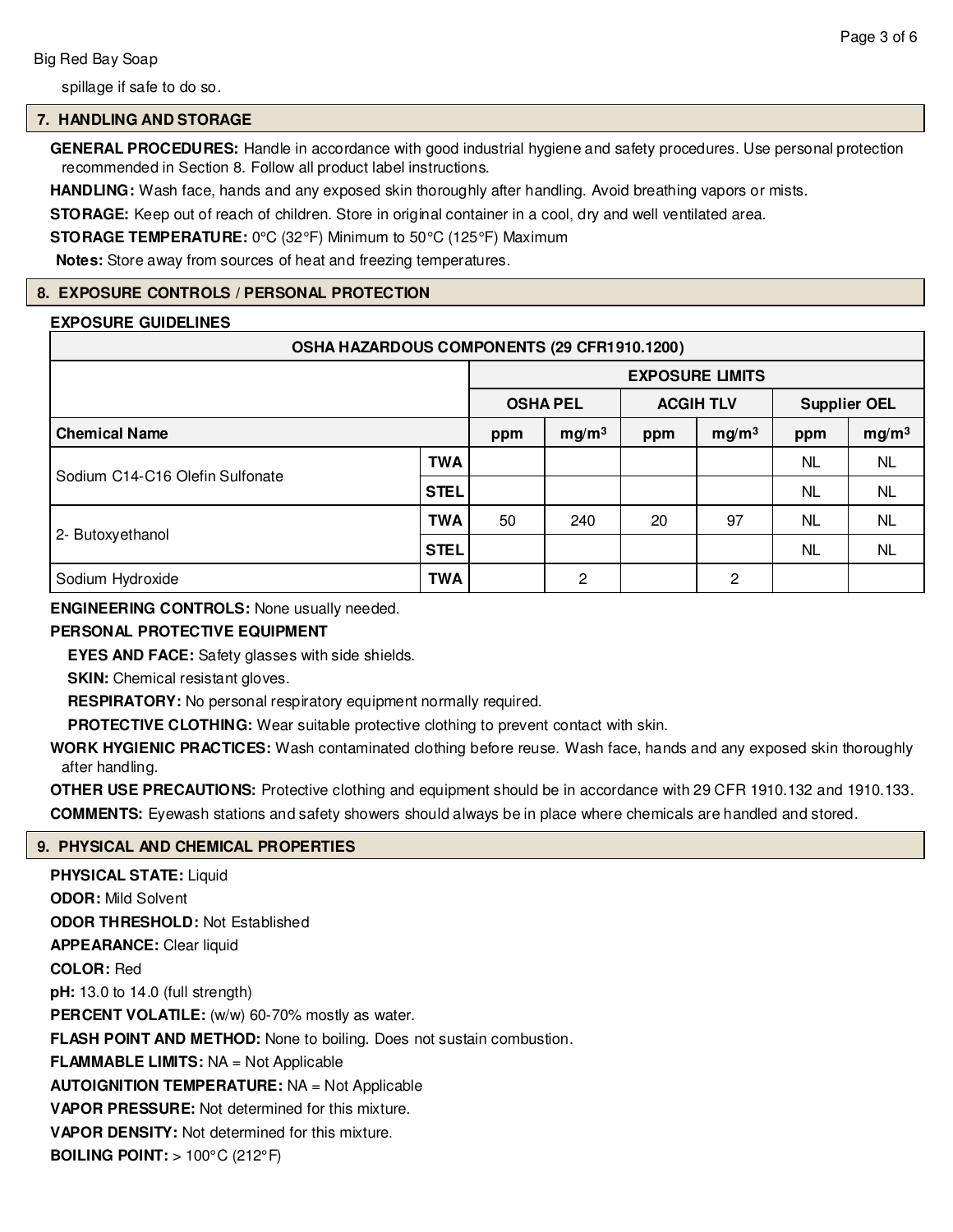**FREEZING POINT:** < 0°C (32°F) **THERMAL DECOMPOSITION:** NA = Not Applicable **SOLUBILITY IN WATER:** Complete **PARTITION COEFFICIENT: N-OCTANOL/WATER:** Not determined for this mixture. **EVAPORATION RATE:** Near that of water. **SPECIFIC GRAVITY:** 1.11 to 1.115 g/ml at 20°C (68°F) **VISCOSITY:** Not determined for this mixture. **(VOC):** 5.000 to 10.000 (Weight %) **OXIDIZING PROPERTIES:** This product is not classified as oxidizing

# **10. STABILITY AND REACTIVITY**

**REACTIVITY:** Stable under normal conditions.

**HAZARDOUS POLYMERIZATION:** Will not occur.

**STABILITY:** Stable under normal conditions.

**CONDITIONS TO AVOID:** Excessive heat or cold.

**POSSIBILITY OF HAZARDOUS REACTIONS:** No dangerous reaction known under conditions of normal use.

**HAZARDOUS DECOMPOSITION PRODUCTS:** Oxides of carbon, nitrogen and sulfur.

**INCOMPATIBLE MATERIALS:** Strong acids and oxidizing materials.

# **11. TOXICOLOGICAL INFORMATION**

# **ACUTE**

| <b>Chemical Name</b>                                                 | ORAL $LD_{50}$              | <b>DERMAL LD<sub>50</sub></b>    | <b>INHALATION</b><br>$LC_{50}$  |
|----------------------------------------------------------------------|-----------------------------|----------------------------------|---------------------------------|
| Glycine, N,n'-1,2-ethanediylbis[n-(carboxymethyl)-, Tetrasodium Salt | 3030 mg/kg<br>(rat)         | $> 5000$ mg/kg<br>(rabbit)       | Not determined                  |
| Sodium C14-C16 Olefin Sulfonate                                      | 2079 to 2340<br>mg/kg (rat) | 6300 to 160000<br>mg/kg (rabbit) | 52 to 206 mg/l<br>(rat) Aerosol |
| 2- Butoxyethanol                                                     | $1300$ mg/kg<br>(rat)       | $>$ 2000 mg/kg<br>(rat)          | 4.9 mg/l $(rat)$<br>Aerosol     |
| Silicic Acid (H2SiO3), Disodium Salt                                 | 600 mg/kg (rat)             | No data                          | No data                         |
| Sodium Hydroxide                                                     | 140 to 3400<br>mg/kg (rat)  | 1350 mg/kg<br>(rabbit)           | No data                         |

**EYE EFFECTS:** Causes serious eye irrtation.

**SKIN EFFECTS: Causes skin irritation.** 

**CHRONIC:** Health injuries are not known or expected under normal use.

**SUBCHRONIC:** None known.

### **CARCINOGENICITY**

| <b>Chemical Name</b> | <b>IARC</b><br><b>Status</b> | <b>Other</b>         |
|----------------------|------------------------------|----------------------|
| 2- Butoxyethanol     | Group 3                      | <b>ACGIH</b><br>(A3) |

**IARC:** IARC (Group 3) components are "not classifiable as human carcinogens"

**NTP:** No ingredient in this product is present at levels greater than or equal to 0.1% is identified as a known or anticipated carcinogen by NTP.

**OSHA:** No ingredient in this product is present at levels greater than or equal to 0.1% is identified as a carcinogen or potential carcinogen by OSHA.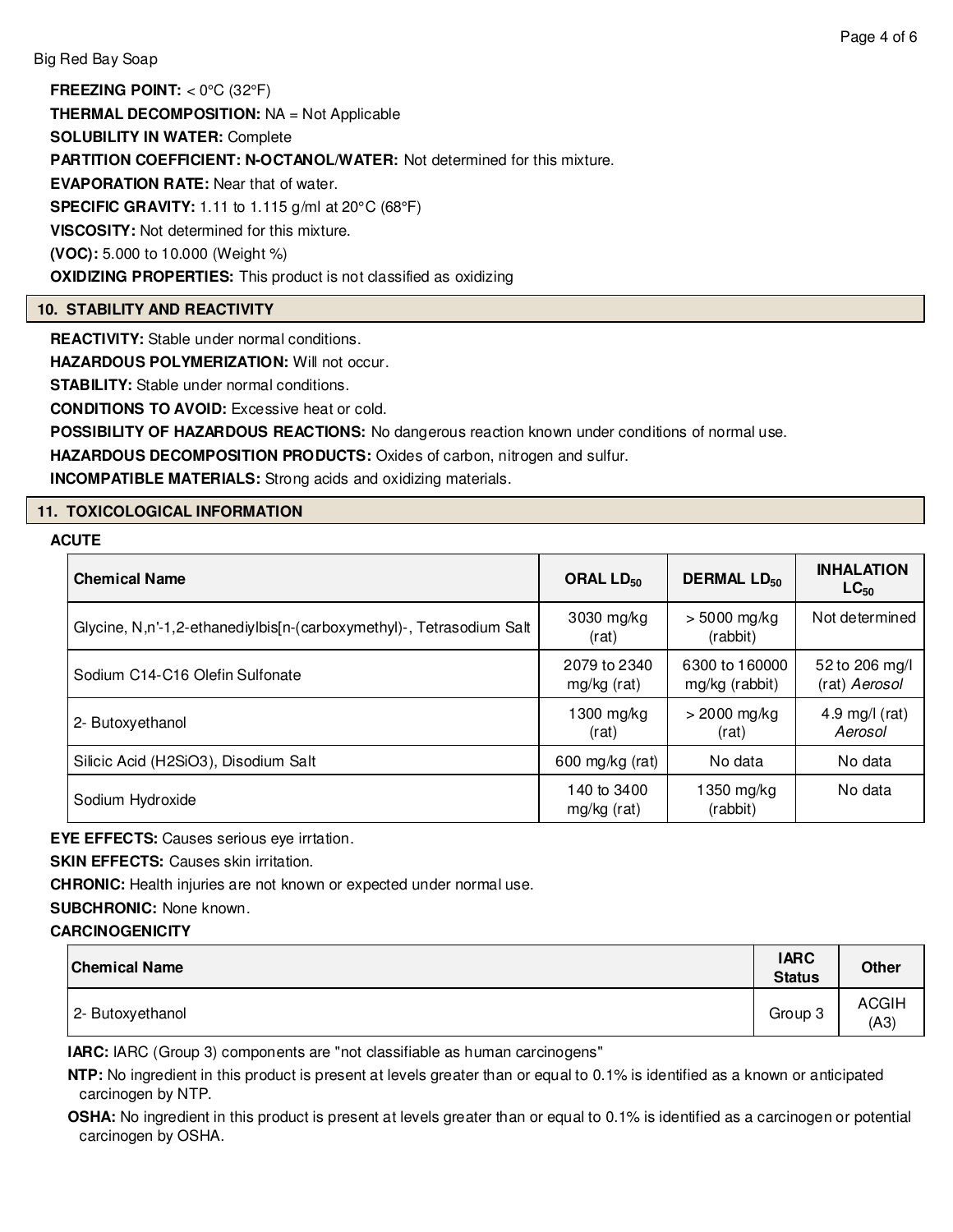**Notes:** ACGIH (A3) - Animal Carcinogen

**REPEATED DOSE EFFECTS:** No data available for this mixture.

**IRRITATION:** Skin and eye irritation.

**SENSITIZATION:** No data available for this mixture.

**NEUROTOXICITY:** No data available for this mixture.

**GENETIC EFFECTS:** No data available for this mixture.

**REPRODUCTIVE EFFECTS:** No data available for this mixture.

**TARGET ORGANS:** No data available for this mixture.

**TERATOGENIC EFFECTS:** No data available for this mixture.

**MUTAGENICITY:** No data available for this mixture.

**SYNERGISTIC MATERIALS:** No data available for this mixture.

### **12. ECOLOGICAL INFORMATION**

**ECOTOXICOLOGICAL INFORMATION:** This product is not classified as environmentally hazardous. However, this does not exclude the possibility that large or frequent spills can have a harmful or damaging effect on the environment.

**BIOACCUMULATION/ACCUMULATION:** The potential for bioconcentration in organisms is low.

**DISTRIBUTION:** Not determined for this mixture.

### **AQUATIC TOXICITY (ACUTE)**

**96-HOUR LC50:** Not determined for this mixture.

**48-HOUR EC50:** Not determined for this mixture.

**96-HOUR EC50:** Not determined for this mixture.

**CHEMICAL FATE INFORMATION:** This product is expected to be readily biodegradable.

### **13. DISPOSAL CONSIDERATIONS**

**DISPOSAL METHOD:** Follow all Federal, State and Local Regulations appropriate for this material.

**PRODUCT DISPOSAL:** Wastewater resulting from this product should be directed to a proper waste water treatment facility.

**EMPTY CONTAINER:** Empty containers should be taken to an approved waste handling site for recycling or disposal. Do not reuse empty containers.

**RCRA/EPA WASTE INFORMATION:** The waste code should be assigned in discussion between the user, the producer and the waste disposal company.

#### **14. TRANSPORT INFORMATION**

# **DOT (DEPARTMENT OF TRANSPORTATION)**

**PROPER SHIPPING NAME:** Not dangerous goods.

#### **ROAD AND RAIL (ADR/RID)**

**PROPER SHIPPING NAME:** Not dangerous goods.

**COMMENTS:** The shipper / consignor / sender is responsible to ensure that the packaging, labeling and markings are in compliance with the selected mode of transport.

#### **15. REGULATORY INFORMATION**

#### **UNITED STATES**

# **SARA TITLE III (SUPERFUND AMENDMENTS AND REAUTHORIZATION ACT)**

**311/312 HAZARD CATEGORIES:** Acute Health Hazard

#### **FIRE:** No **PRESSURE GENERATING:** No **REACTIVITY:** No **ACUTE:** Yes **CHRONIC:** No

# **EPCRA SECTION 313 SUPPLIER NOTIFICATION**

| <b>Chemical Name</b>    | $Wt.$ %              | саэ     |
|-------------------------|----------------------|---------|
| Butoxyethanol<br>$\sim$ | $\sim$<br>.ວ -<br>ιv | $-76-2$ |

#### **302/304 EMERGENCY PLANNING**